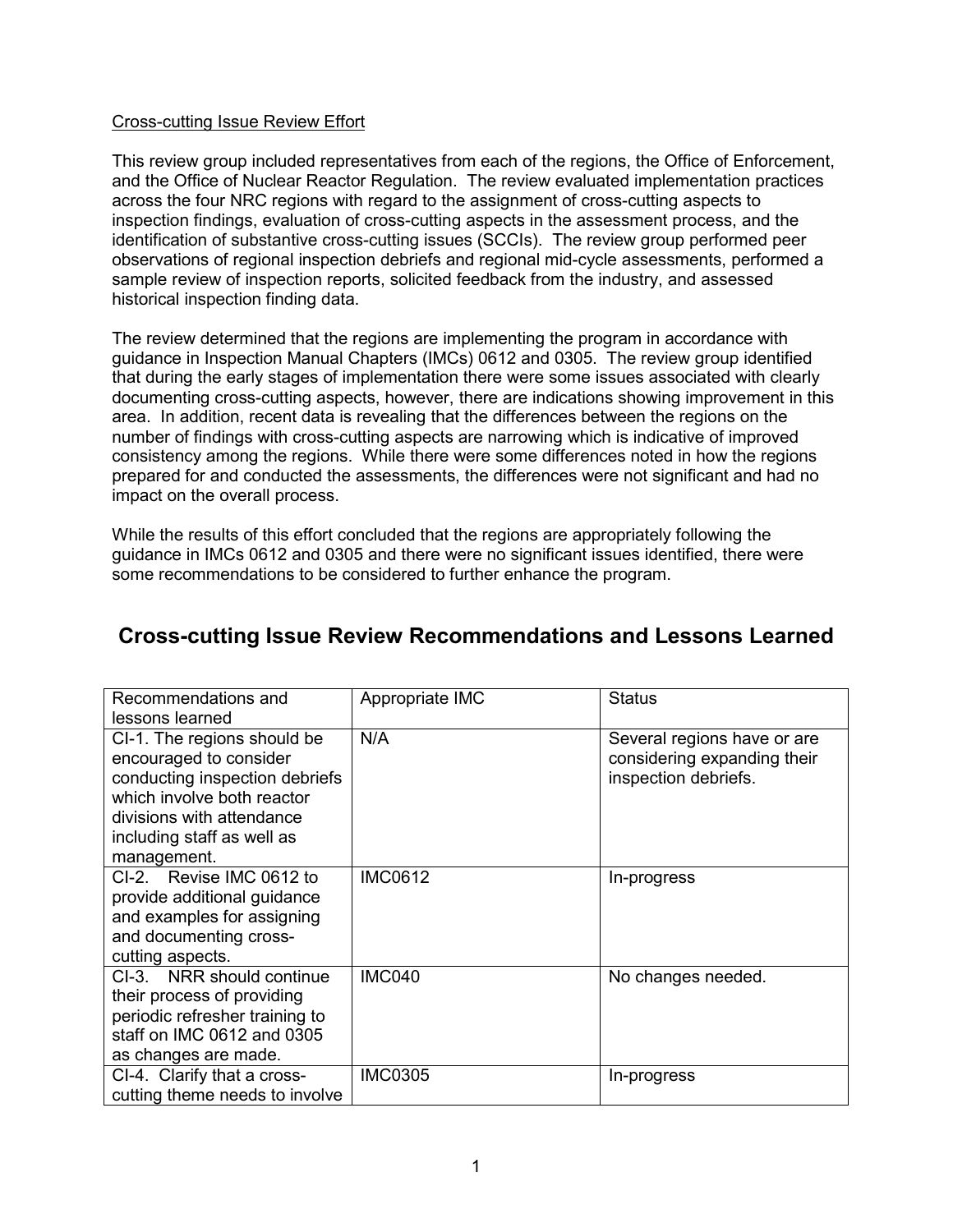| four or more inspection<br>findings with the same cross-<br>cutting aspect (should not<br>look for sub-cross-cutting<br>aspects)                                                                      |                |             |
|-------------------------------------------------------------------------------------------------------------------------------------------------------------------------------------------------------|----------------|-------------|
| CI-5. Identified redundancy in<br>the first two criteria for a<br>substantive cross-cutting<br>issue in the problem<br>identification and resolution<br>and human performance<br>cross-cutting areas. | <b>IMC0305</b> | In-progress |

## Palo Verde NRC Lessons Learned

One of the major ROP safety culture enhancements was an extensive modification to Inspection Procedure 95003. The staff added guidance to the inspection procedure to describe how the NRC will evaluate a licensee's third-party safety culture assessment and how the NRC will perform its own independent assessment of the licensee's safety culture. The NRC issued the revised inspection procedure in October 2006, and it was used for the first time at the Palo Verde site in 2007. As part of the inspection procedure implementation, lessons-learned were identified. The staff is considering changes to the inspection procedure to redefine the primary focus of the NRC safety culture assessment to be determining the adequacy of the licensee's third-party safety culture assessment methodology and implementation. If the staff's review of the licensee's third-party assessment methodology is determined to be adequate, NRC safety culture assessment resources can be better targeted to focus on areas of identified weaknesses.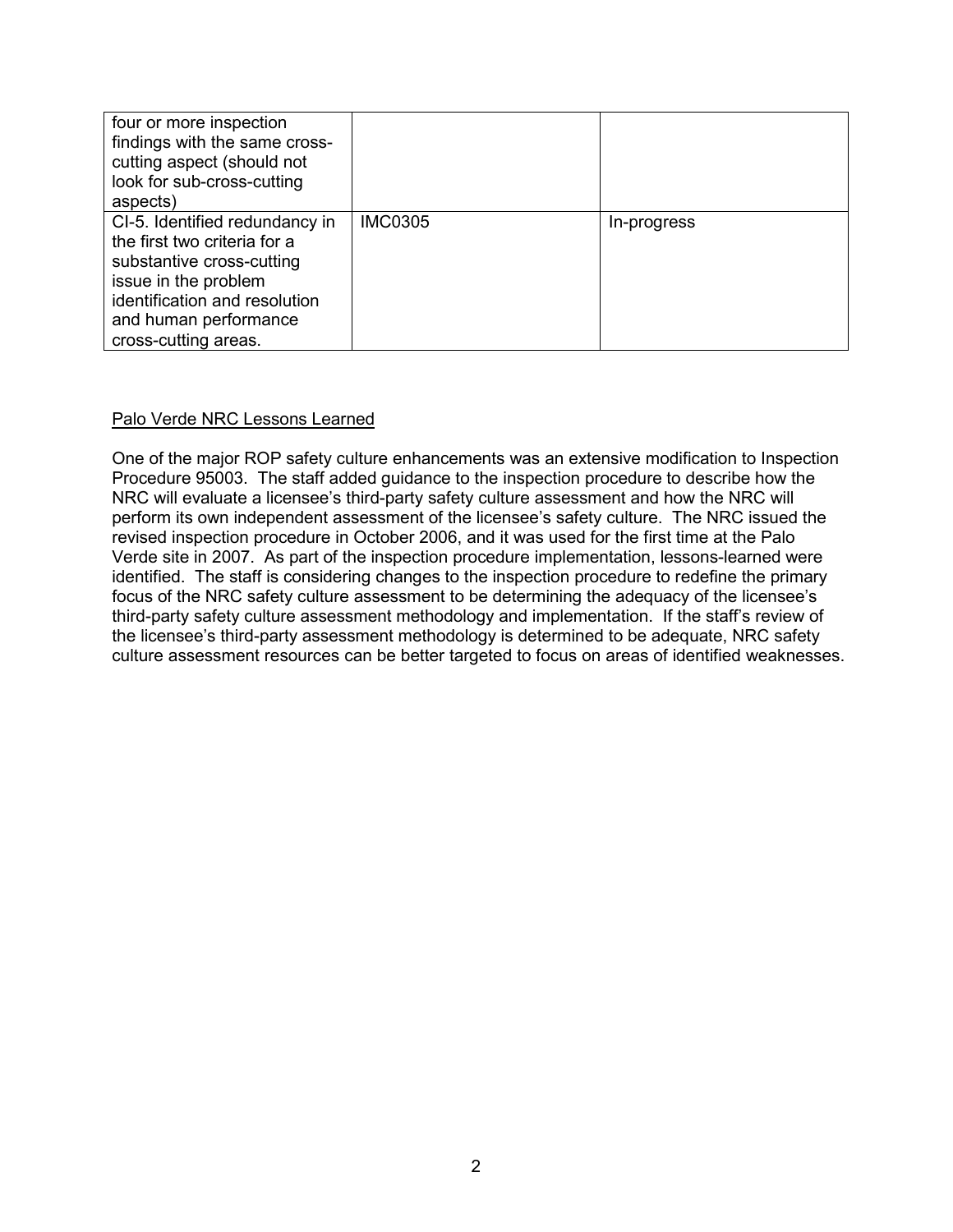## **Palo Verde Lessons Learned Recommendations**

| Recommendation                                                                                                                                                                                                                                                                                                                                                                                                                                                                                                                                                                          | Appropriate IMC                               | <b>Status</b>                                                                                                                                                                                   |
|-----------------------------------------------------------------------------------------------------------------------------------------------------------------------------------------------------------------------------------------------------------------------------------------------------------------------------------------------------------------------------------------------------------------------------------------------------------------------------------------------------------------------------------------------------------------------------------------|-----------------------------------------------|-------------------------------------------------------------------------------------------------------------------------------------------------------------------------------------------------|
| PV-1. Consideration should be given to considering<br>all 13 safety culture components during<br>implementation of the baseline program. Additional<br>criteria should be established for when to consider<br>a cross-cutting theme for the safety culture<br>components of accountability, continuous learning<br>environment, organizational change management,<br>and safety policies.                                                                                                                                                                                               | <b>IMC 0305</b>                               | In progress, working<br>to incorporate the<br>other safety culture<br>components as cross-<br>cutting components.                                                                               |
| PV-2. Consider revising IMCs 0305 and 0612 to<br>allow inspectors to assign multiple cross-cutting<br>aspects for each safety culture related cause<br>associated with a performance deficiency. If the<br>result is an increase in the number of cross-cutting<br>aspects, then MC 0305 should be revised to raise<br>the criteria to satisfy the requirements for a<br>substantive cross-cutting issue. In addition, for<br>sites with multiple units, consideration should be<br>given to raising the criteria to satisfy the<br>requirements for a substantive cross-cutting issue. | <b>IMC 0612</b><br><b>IMC 0305</b>            | Not adopting this<br>recommendation,<br>Reinforcing existing<br>flexibility to only<br>assign multiple cross-<br>cutting aspects for<br>unusual or complex<br>issues.                           |
| PV-3. Cross-cutting safety culture issues challenge<br>the ability of the NRC to reach accurate risk<br>informed decisions and provide an appropriate<br>level of regulatory oversight. Consideration should<br>be given to evaluating and developing more<br>assertive NRC actions (such as a direct input to the<br>ROP action matrix) for repetitive or certain types of<br>multiple substantive cross-cutting issues.                                                                                                                                                               | <b>IMC 0305</b>                               | In-progress, working<br>to slightly modify NRC<br>regulatory responses<br>to a repetitive<br>substantive cross-<br>cutting issue. No<br>changes proposed to<br>the ROP Action Matrix<br>inputs. |
| PV-4. Consideration should be given to providing<br>additional guidance in IMC 0609 on the acceptable<br>methods to be used to assess the additional risk<br>impact of findings with underlying causes that are<br>associated with the safety culture components.                                                                                                                                                                                                                                                                                                                       | <b>IMC 0609</b><br><b>IMC 0305</b><br>IP95003 | In-progress, working<br>on amplifying the<br>guidance.                                                                                                                                          |
| PV-5. Consideration should be given to adding<br>specific guidance in IP 95003 that describes the<br>acceptable method to be used to perform the<br>cumulative risk assessment.                                                                                                                                                                                                                                                                                                                                                                                                         | IP 95003                                      | In-progress working<br>on amplifying the<br>guidance.                                                                                                                                           |
| PV-6. Consideration should be given to revising IP<br>95003 to include an allowance to validate the<br>results of the licensee's root cause investigation in<br>lieu of the NRC performing a separate root cause<br>investigation. The NRC's completion of this activity<br>should only occur if the licensee's investigation is<br>determined to be incomplete.                                                                                                                                                                                                                        | IP 95003                                      | In-progress.                                                                                                                                                                                    |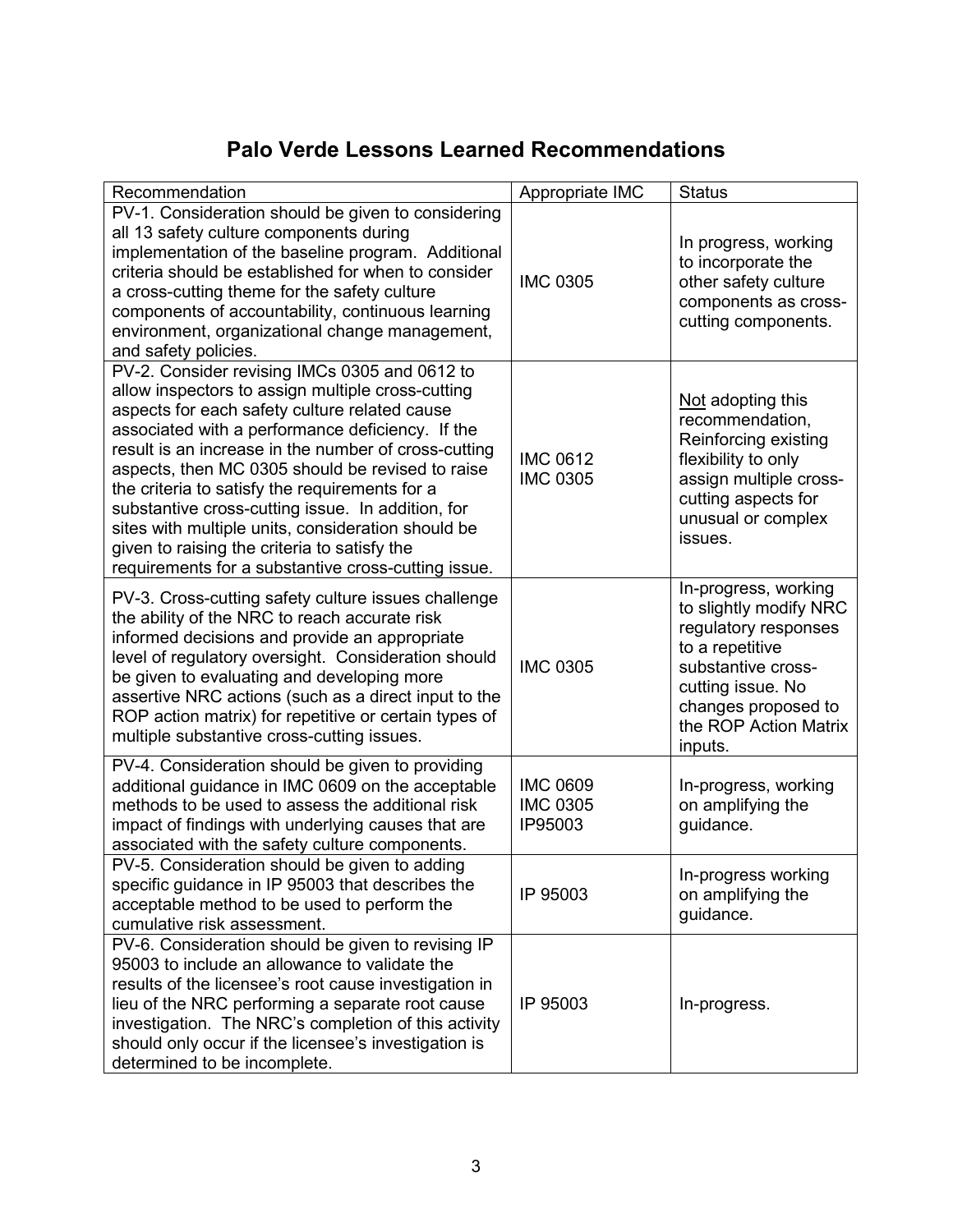| PV-7. Consideration should be given to describing<br>root cause analysis tools other than MORT that                                  |
|--------------------------------------------------------------------------------------------------------------------------------------|
|                                                                                                                                      |
|                                                                                                                                      |
| could be used to complete the collective review of<br>IP 95003<br>In-progress.<br>the root causes. Additionally, it may be necessary |
| to add a root cause specialist to the team to                                                                                        |
|                                                                                                                                      |
| complete the review.                                                                                                                 |
| PV-8. The NRC should consider partnering with                                                                                        |
| industry in an effort to develop a standardized<br><b>IMC 0305</b><br>Considering this item.                                         |
| safety culture assessment process and tools,<br>IP95003                                                                              |
| including a survey.                                                                                                                  |
| PV-9. Until an industry/NRC accepted standard is<br>In-progress, intend to                                                           |
| retain elements to<br>developed, the NRC should perform an                                                                           |
| independent detailed analysis of the survey tool<br>IP 95003<br>validate licensee                                                    |
| and analytical techniques when evaluating a<br>safety culture                                                                        |
| licensee's safety culture assessment.<br>assessment methods.                                                                         |
| PV-10. Consider revising IP 95003 to provide the                                                                                     |
| flexibility to initiate a variety of inspection<br>In-progress, working                                                              |
| responses consistent with the performance<br>to provide flexibility for<br>IP 95003                                                  |
| deficiencies at a particular facility. This should<br>site situations.                                                               |
| include an evaluation of the existing IP 95003                                                                                       |
| boundary conditions.                                                                                                                 |
| In progress, plan to                                                                                                                 |
| amplify outage                                                                                                                       |
| PV-11. Consider revising IP 95003 to include an<br>coverage and<br>IP 95003                                                          |
| sensitivity of the<br>assessment of outage activities.                                                                               |
| outage inspection                                                                                                                    |
| burden on licensee.                                                                                                                  |
| PV-12. Consider revising IP 95003 to treat the                                                                                       |
| activity as a fact finding to understand the depth<br>In-progress, working                                                           |
| and breadth of performance concerns. This<br>to amend inspection<br>IP 95003                                                         |
| includes the potential for greater use of unresolved<br>approach.                                                                    |
| items.                                                                                                                               |
| PV-13. Consideration should be given to<br>In-progress, looking at                                                                   |
| establishing and assessing precursors as part of<br>correlation of safety                                                            |
| the baseline inspection program. These precursors<br><b>IMC 0305</b><br>culture components                                           |
| should be assessed as part of the IMC 0305<br>with qualitative                                                                       |
| assessment process.<br>precursors.                                                                                                   |
| PV-14. Consideration should be given to                                                                                              |
| developing innovative methods to assess the                                                                                          |
| <b>IMC 0307</b><br>Under consideration.<br>effectiveness of inspection program                                                       |
| implementation.                                                                                                                      |
| PV-15. Consideration should be given to                                                                                              |
| permanently changing the resident inspector                                                                                          |
| staffing requirements at three unit sites to ensure                                                                                  |
| <b>IMC 0102</b><br>Under consideration.                                                                                              |
|                                                                                                                                      |
| an appropriate level of oversight is maintained.<br>(For a 3 Unit Site: 1 - Senior Resident Inspector, 3                             |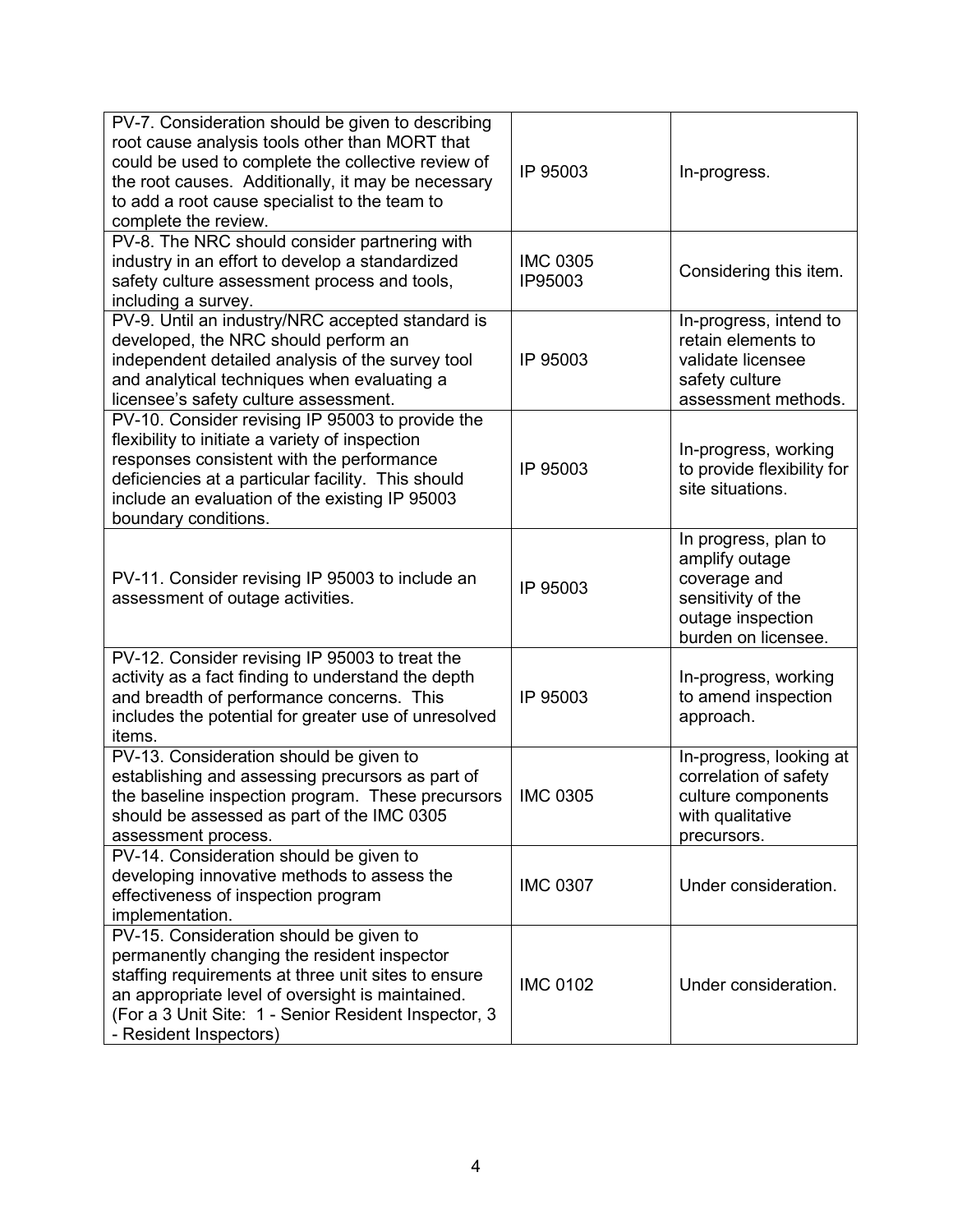| PV-16. Consideration should be given to providing<br>additional guidance to supervisory and<br>management personnel for the conduct of<br>management site visits at facilities where only a<br>few findings have been identified.                                                                                                                                                                                                                                                                                                                                                                                                                                                                                                                                                                                                                                                                                                                                                                                                                                                                                                                              | <b>IMC 0102</b> | Under consideration. |
|----------------------------------------------------------------------------------------------------------------------------------------------------------------------------------------------------------------------------------------------------------------------------------------------------------------------------------------------------------------------------------------------------------------------------------------------------------------------------------------------------------------------------------------------------------------------------------------------------------------------------------------------------------------------------------------------------------------------------------------------------------------------------------------------------------------------------------------------------------------------------------------------------------------------------------------------------------------------------------------------------------------------------------------------------------------------------------------------------------------------------------------------------------------|-----------------|----------------------|
| PV-17. Consideration should be given to adding<br>one FTE per region to focus on initial and<br>continuing training needs of the inspection staff.                                                                                                                                                                                                                                                                                                                                                                                                                                                                                                                                                                                                                                                                                                                                                                                                                                                                                                                                                                                                             | <b>IMC 0102</b> | Under consideration. |
| PV-18. Consider revising IP 95003 to require<br>implementation of the EP attachment and having<br>an EP inspector from another regional office<br>perform the attachment.                                                                                                                                                                                                                                                                                                                                                                                                                                                                                                                                                                                                                                                                                                                                                                                                                                                                                                                                                                                      | IP 95003        | Under consideration. |
| PV-19. Consideration should be given to evaluating<br>the implementation of the EP baseline inspection<br>program.                                                                                                                                                                                                                                                                                                                                                                                                                                                                                                                                                                                                                                                                                                                                                                                                                                                                                                                                                                                                                                             | IP 95003        | Under consideration. |
| PV-20. IP 95003 boundary conditions (1, 3, and 5)<br>should be reevaluated. For condition 1 consider<br>adding flexibility to allow the NRC to oversee<br>independent inspections performed by a third-<br>party. Review consistency with having an<br>independent third-party assess the licensee's<br>safety culture.<br>For condition 3 consider a revision to increase the<br>flexibility of the procedure by allowing the use of<br>unresolved items and a separate follow-up<br>inspection to resolve the technical concerns (defer<br>significance determination process evaluation).<br>For condition 5 consider a revision to increase the<br>flexibility of the procedure by considering the<br>implementation of portions of the inspection<br>procedure before the licensee has completed their<br>third party safety culture assessment and root<br>cause evaluation in order to promptly assess the<br>depth and breadth of potential problem areas.<br>Additionally, consider a revision to allow for<br>periodic NRC assessments during the performance<br>of the licensee's root cause analysis and third-party<br>safety culture assessment. | IP 95003        | In-progress.         |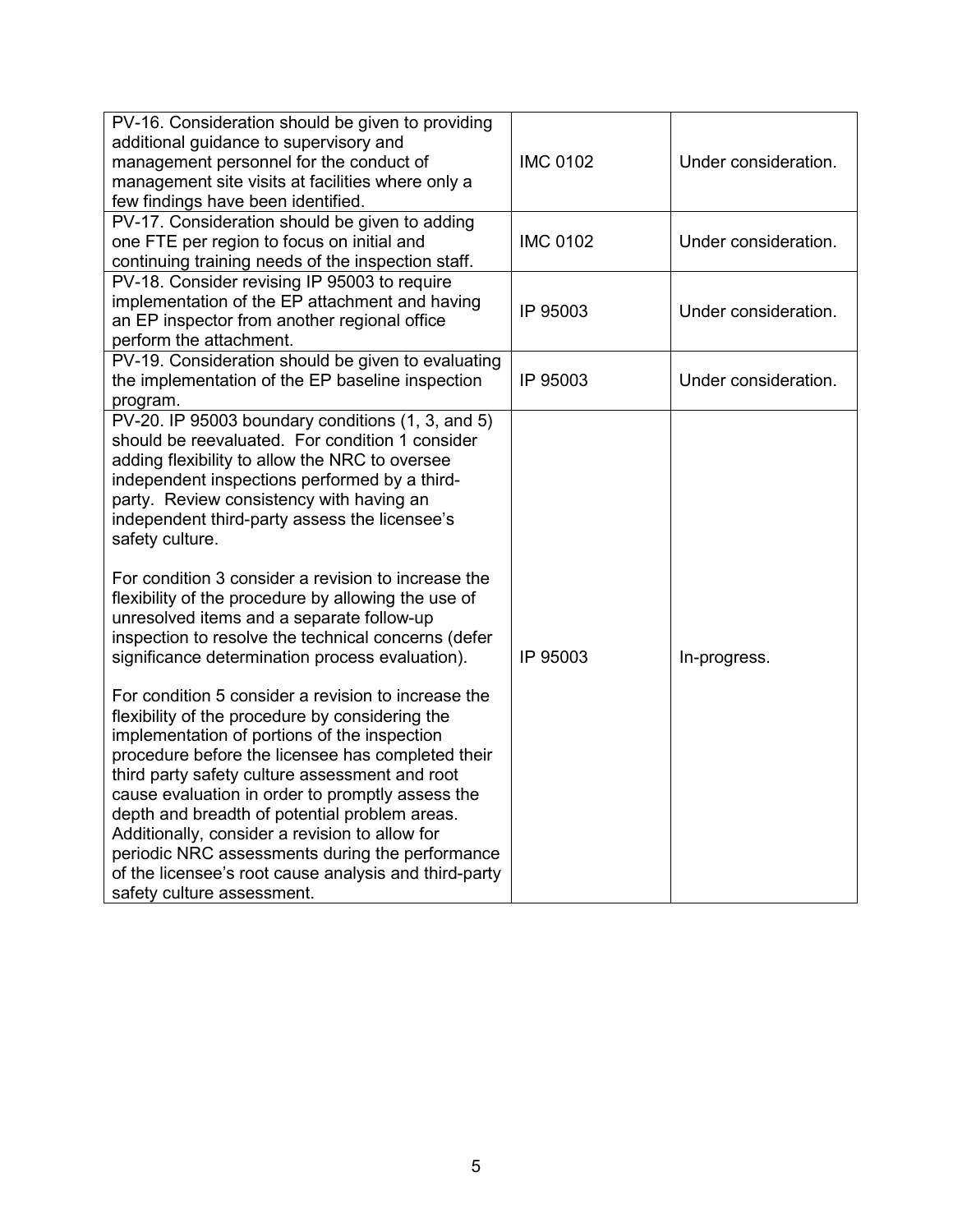| PV-21. IP 95003-02, Inspection Requirements,          |          |              |
|-------------------------------------------------------|----------|--------------|
| indicates that if the IP 95001 and IP 95002           |          |              |
| supplemental inspections have not been                |          |              |
| performed, then the IP 95003 should include an        |          |              |
| assessment of the licensee's evaluation of those      |          |              |
| issues. A revision should be made to note that the    | IP 95003 | In-progress. |
| licensee's evaluation of the IP 95001 and 95002       |          |              |
| issues may not be complete at the time of the IP      |          |              |
| 95003 inspection. If so, the review of these issues   |          |              |
| should be included in the Confirmatory Action         |          |              |
| Letter.                                               |          |              |
| PV-22. Almost all of the inspection requirements in   |          |              |
| IP 95003 are performed as part of the baseline        |          |              |
| inspection program. However, IP 95003 indicates       |          |              |
| that a duplication of inspection efforts should not   | IP 95003 | In-progress. |
| occur. A revision should be made to delete a          |          |              |
| statement in IP 95003 to prevent duplication of       |          |              |
| other inspection efforts.                             |          |              |
| PV-23. To more efficiently integrate safety culture   |          |              |
| and inspection results, it may be more appropriate    |          |              |
| to embed some safety culture components in the        |          |              |
| key attributes. The additional safety culture         |          |              |
| component assessments should focus on those           |          |              |
| areas where implementation of the inspection          | IP 95003 |              |
| program yields limited results. For example, most     |          | In-progress. |
| problem identification and resolution aspects can     |          |              |
| be evaluated using traditional inspection program     |          |              |
| techniques. Therefore, limited safety culture         |          |              |
| assessment interviews and focus groups are            |          |              |
| needed to assess this area.                           |          |              |
| PV-24. The requirements and guidance in section       |          |              |
| 02.07 for conducting the safety culture portion of IP |          |              |
| 95003 should be re-evaluated. If the NRC              |          |              |
| determines that the licensee's third-party            |          |              |
| assessment was appropriate, then there should be      |          |              |
| no need to conduct an independent assessment of       |          |              |
| all 13 safety culture components. The NRC's           |          |              |
| assessment should determine which, if any, of the     |          |              |
| 13 components have not been adequately                | IP 95003 | In-progress. |
| addressed by the third-party assessment and           |          |              |
| which, if any, of the components are not likely to be |          |              |
| addressed by the IP 95003 key attributes. The         |          |              |
| NRC should then implement safety culture              |          |              |
| assessment activities to address the remaining        |          |              |
| components that are expected to have insufficient     |          |              |
| data to meet the objectives.                          |          |              |
|                                                       |          |              |